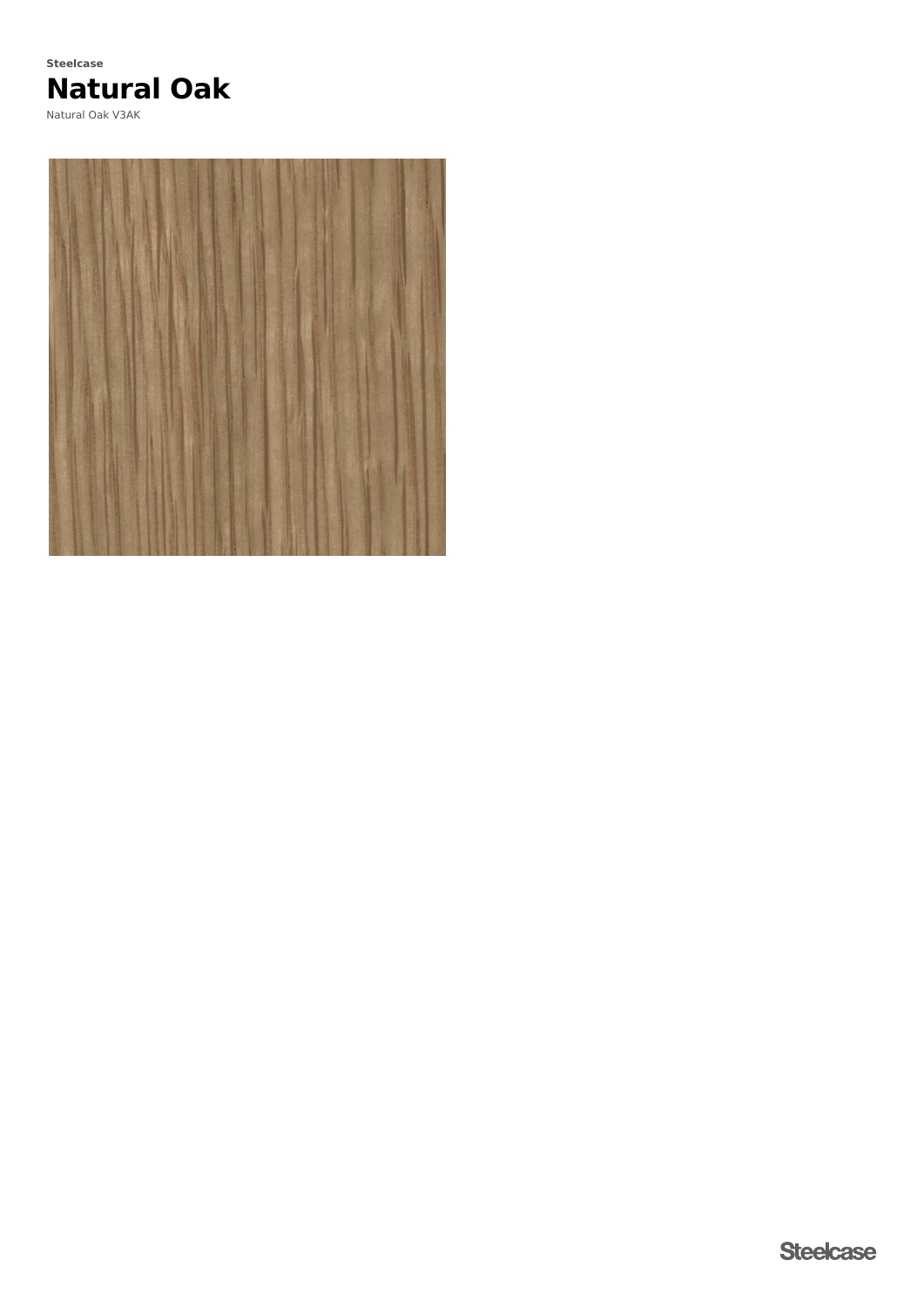#### **Natural Oak Steelcase**

### **RIFT-CUT VENEER**

| <b>Material Type</b>       | Rift-Cut Veneer, Veneer  |
|----------------------------|--------------------------|
| <b>Price</b>               | Wood 1                   |
| <b>Offering</b>            | <b>Standard Surfaces</b> |
| <b>Brand</b>               | Coalesse, Orangebox      |
| <b>Species</b>             | Oak                      |
| <b>Global Availability</b> | Americas                 |
| <b>Gloss Level</b>         | Low                      |
| <b>Fill Level</b>          | Open Pore                |